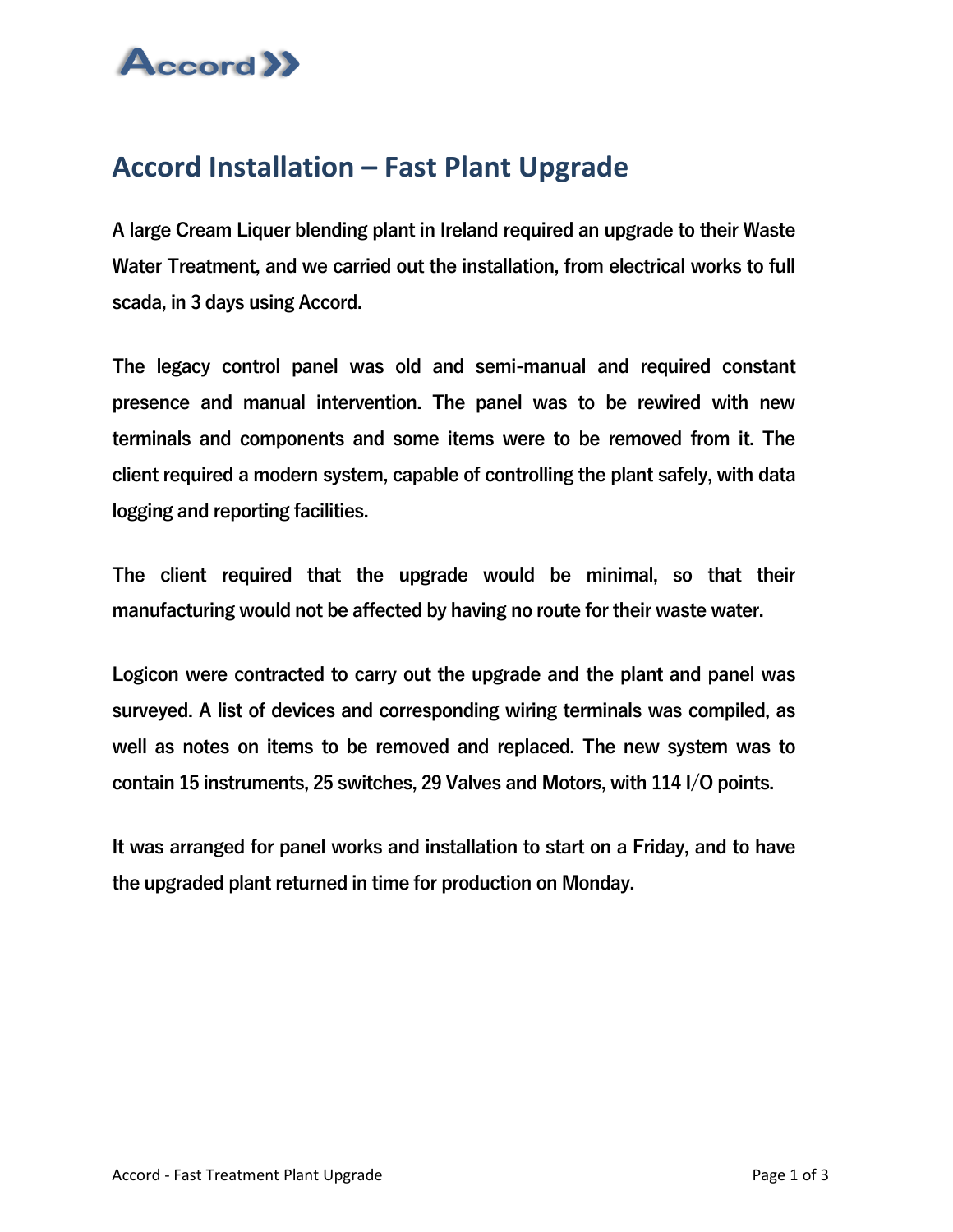

## Project Installation in 3 days

The PLC was assembled and installed on the morning of the first day. The electrical components were wired to terminals and the I/O designations were listed. A PC was installed in a control room and connected to the PLC via Cat5 cable. Accord and an OPC server were installed on the PC. As the electrical work continued the equipment was configured in the Accord Model.

In the afternoon the plant engineer explained the desired operation of the plant and the Continuous Operation and Sequenced Operation for the SBR were built. As Accord is object oriented the plant engineer was able to view and assist with building the process Model. Modifications such as additional steps as installed during the conversation. The initial model was finished during the day.

The graphic Mimic was drawn in the morning of the  $2<sup>nd</sup>$  day, with the assistance and direction of the plant engineer. The graphic was populated with objects for the Valves, Pumps, Switches and Instruments. Objects were placed on the screen for the two programs; Continuous and SBR Sequencing. Scheduler objects for Timed operation of Aerators and other Motors were added to the Scada, to allow Plant personnel full control over the timed operation of these items.

The I/O wiring was finished and in the afternoon the I/O was tested, and instrument readings were agreed with the engineer.

We tested the plant was tested in operation during the  $3<sup>rd</sup>$  day and any further modifications to Model or Graphics were implemented. Following this the Process description was generated from Accord and this was used, along with live Graphic to write an Operations Manual.